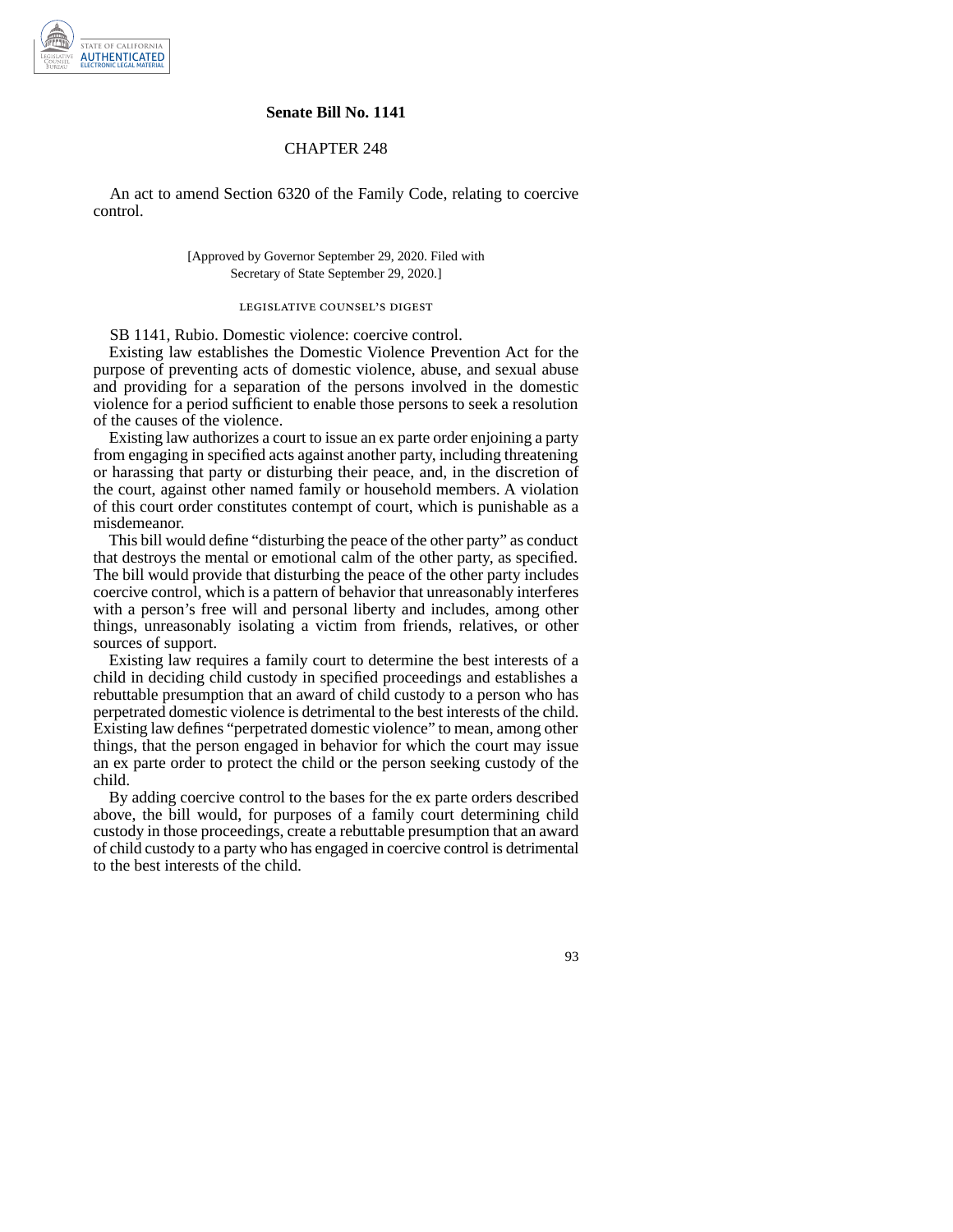Because a violation of a court order constitutes contempt of court and is therefore a crime, by expanding the bases for the issuance of these ex parte orders, this bill would impose a state-mandated local program.

The California Constitution requires the state to reimburse local agencies and school districts for certain costs mandated by the state. Statutory provisions establish procedures for making that reimbursement.

This bill would provide that no reimbursement is required by this act for a specified reason.

#### *The people of the State of California do enact as follows:*

SECTION 1. The Legislature finds and declares all of the following:

(a) In times of natural disasters and crises, rates of interpersonal violence historically rise, especially among households experiencing significant financial strain.

(b) The COVID-19 pandemic has proven this historical trend to be the reality for survivors of domestic violence as police chiefs nationwide reported increases of 10 percent to 30 percent in domestic violence assaults in the first two weeks after a national emergency was declared in March, also revealing more severe violence as compared with past years.

(c) During the COVID-19 crisis, reports show this is a worst-case scenario for victims experiencing domestic violence, with the data showing the virus is being used as a scare tactic to keep victims isolated from their support systems, or even their children.

(d) Shelter-in-place orders and other restrictions related to COVID-19 have also resulted in victims being isolated from family, friends, and their community.

(e) While some jurisdictions have reported a drop in domestic violence calls, this does not necessarily equate to a reduction in domestic violence. Increased isolation of victims has created an environment where abuse, including coercive control, is more likely to go undetected and therefore unreported.

SEC. 2. Section 6320 of the Family Code is amended to read:

6320. (a) The court may issue an ex parte order enjoining a party from molesting, attacking, striking, stalking, threatening, sexually assaulting, battering, credibly impersonating as described in Section 528.5 of the Penal Code, falsely personating as described in Section 529 of the Penal Code, harassing, telephoning, including, but not limited to, making annoying telephone calls as described in Section 653m of the Penal Code, destroying personal property, contacting, either directly or indirectly, by mail or otherwise, coming within a specified distance of, or disturbing the peace of the other party, and, in the discretion of the court, on a showing of good cause, of other named family or household members.

(b) On a showing of good cause, the court may include in a protective order a grant to the petitioner of the exclusive care, possession, or control of any animal owned, possessed, leased, kept, or held by either the petitioner

93